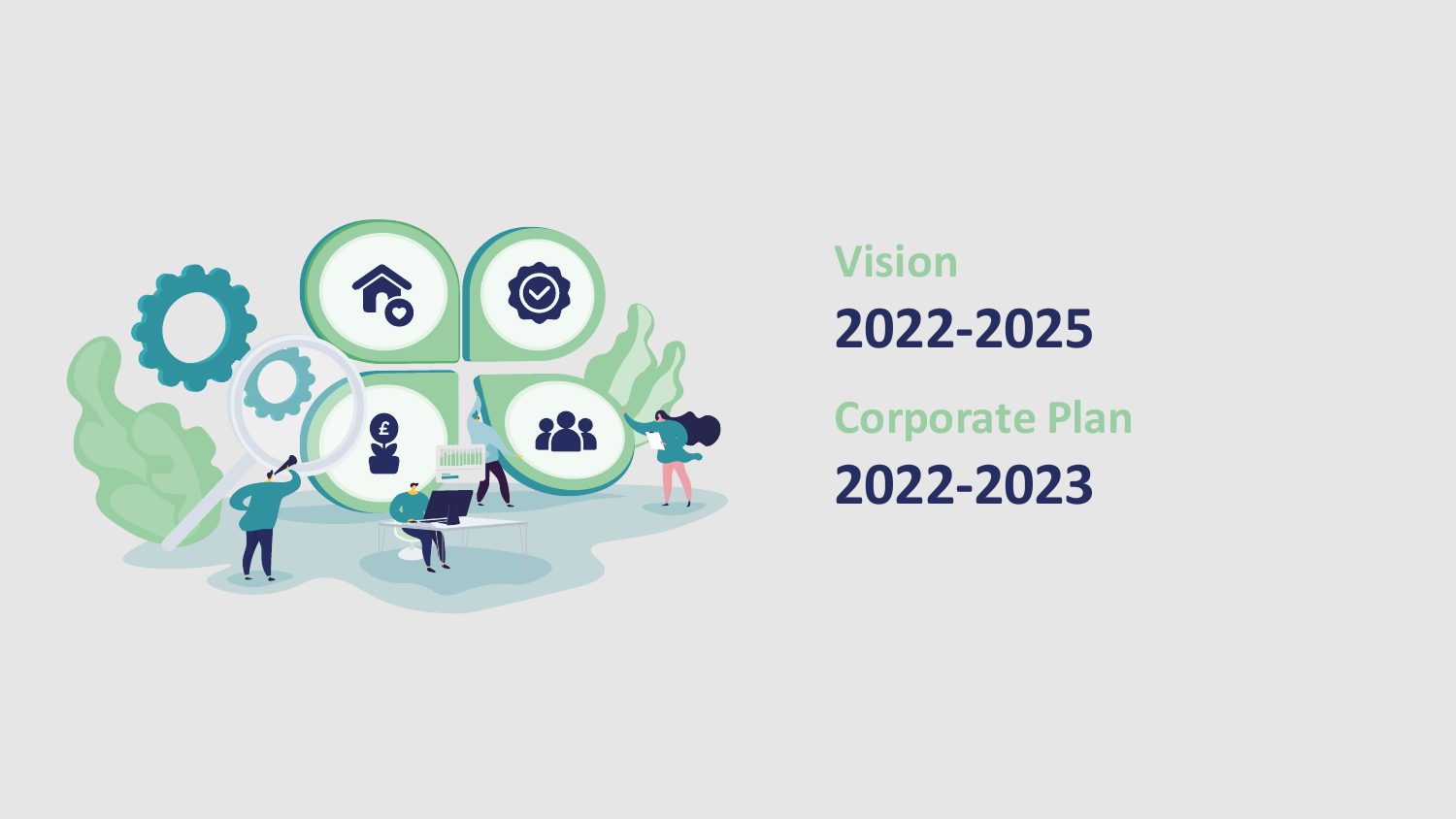

#### WHAT

To be Market Making in Independent Living

W H Y To #LoveWhereYouLive



#### **Our 2022/2023 objectives are:**

- All homes comply with legal, safety and development standards.
- All homes have a long terms green and digital investment plan.
- A new Partnership will help us design, build, market and sell new homes.
- Our older homes , and our studio homes, have clear long term plans for their future.



## **Our 2023/2024 objectives are:**

- Our first new Independent Living Scheme is built.
- We have a clear plan for using Modern Methods of Construction (MMC).
- Our customers start to benefit from our green and digital investment plan.



#### **Our 2024/2025 objectives are:**

- Our analogue to digital switch over plan is complete.
- "Johnnie Johnson Court" (exAstraHouse) is built.
- Our homes are award-winning.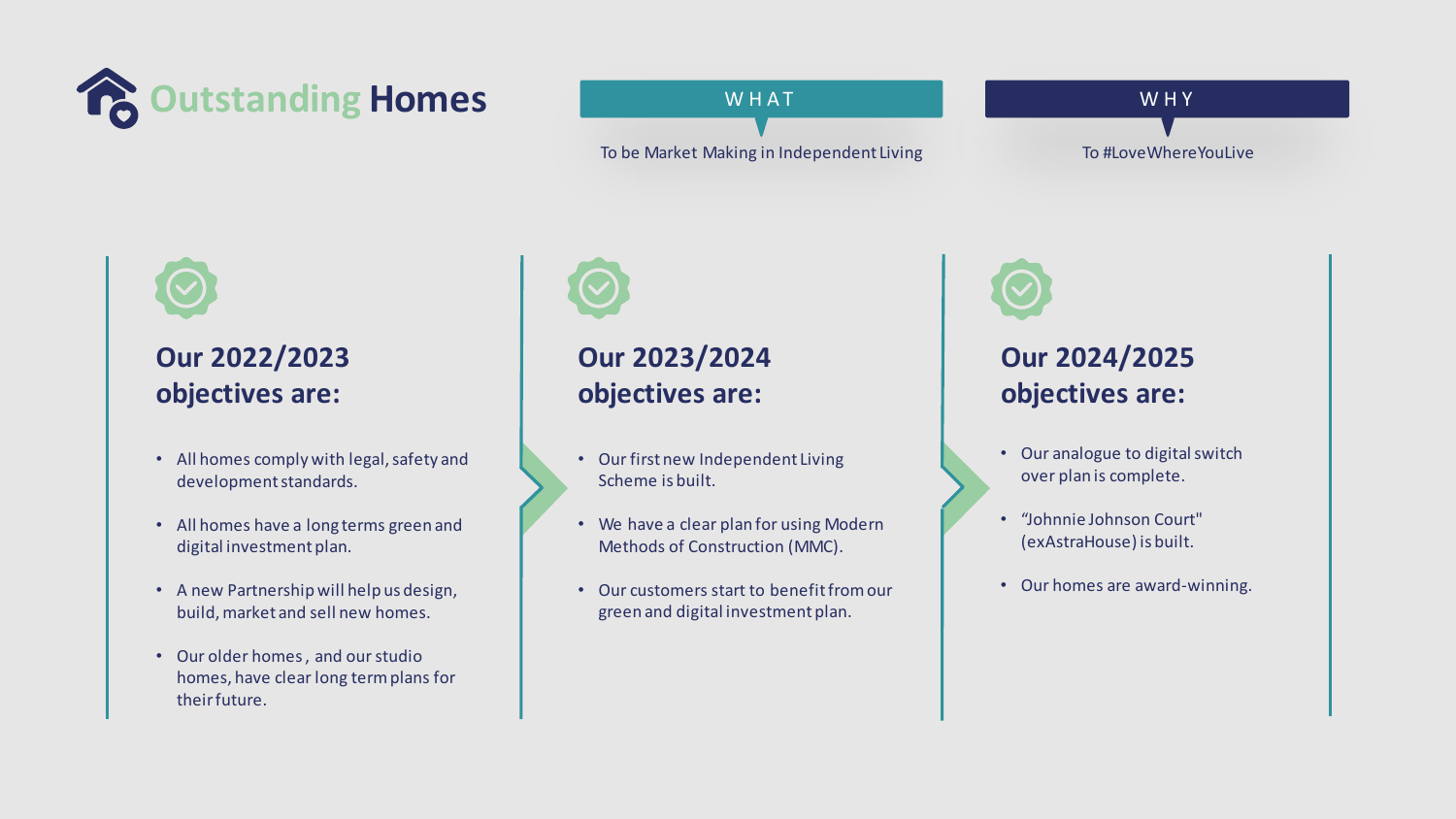

#### WHAT

To be Market Making in Independent Living

W H Y Doing our best in what matters most



#### **Our 2022/2023 objectives are:**

- We improve customer experience and expectations by delivering our "Customer First" approach.
- We are known as a listening business; we take action, and we communicate openly and honestly with customers.
- Astraline's growth strategy and collaboration with partners add value to the customer offer.



## **Our 2023/2024 objectives are:**

- We launch our Well Being Academy.
- Our Customers see our 24/7, flexible and digital services, as Outstanding.
- Astraline will lead the way, moving emerging technologies out of the Lab and into the Home.



#### **Our 2024/2025 objectives are:**

• Our customers are seeing benefits from working closer with care and support partners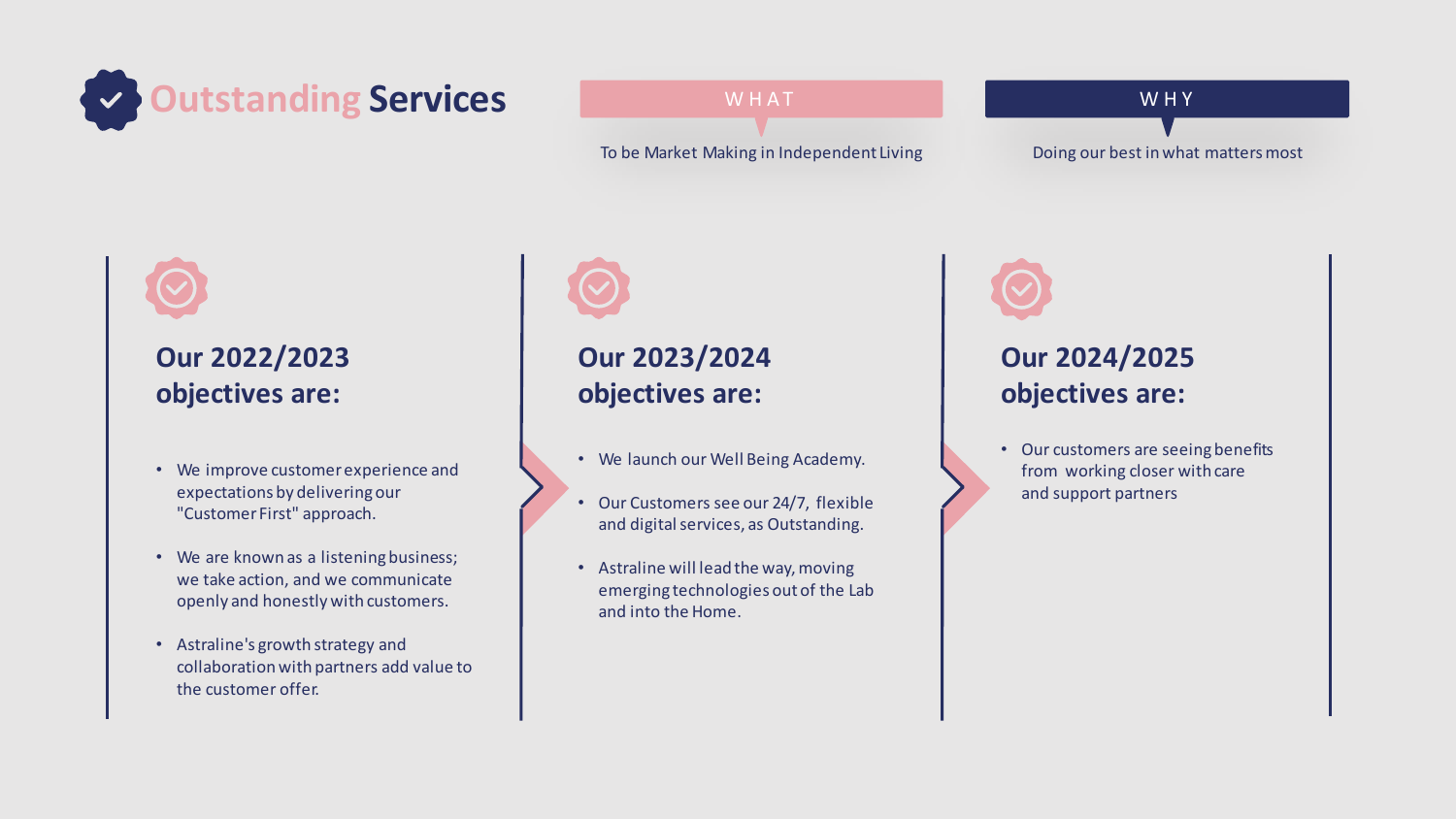

#### W H A T

To be Market Making in Independent Living

W H Y To have strong foundations



#### **Our 2022/2023 objectives are:**

- We're financially ready for any surprises.
- Our investment in our Data and Digital projects positively contributes to our customer, colleague and property experience.
- Partnerships drive proactive Procurement and increase financial and social value for our customers.



## **Our 2023/2024 objectives are:**

- We are innovating and testing new digital technology to support independence.
- The majority of our customers are digital by choice, preferring to interact with us online.
- We use data to design services for customer needs of tomorrow.



#### **Our 2024/2025 objectives are:**

- Our performance is outstanding.
- We are known for our digital innovation in Independent Living.
- We are #marketmaking in Independent Living through our partnerships.